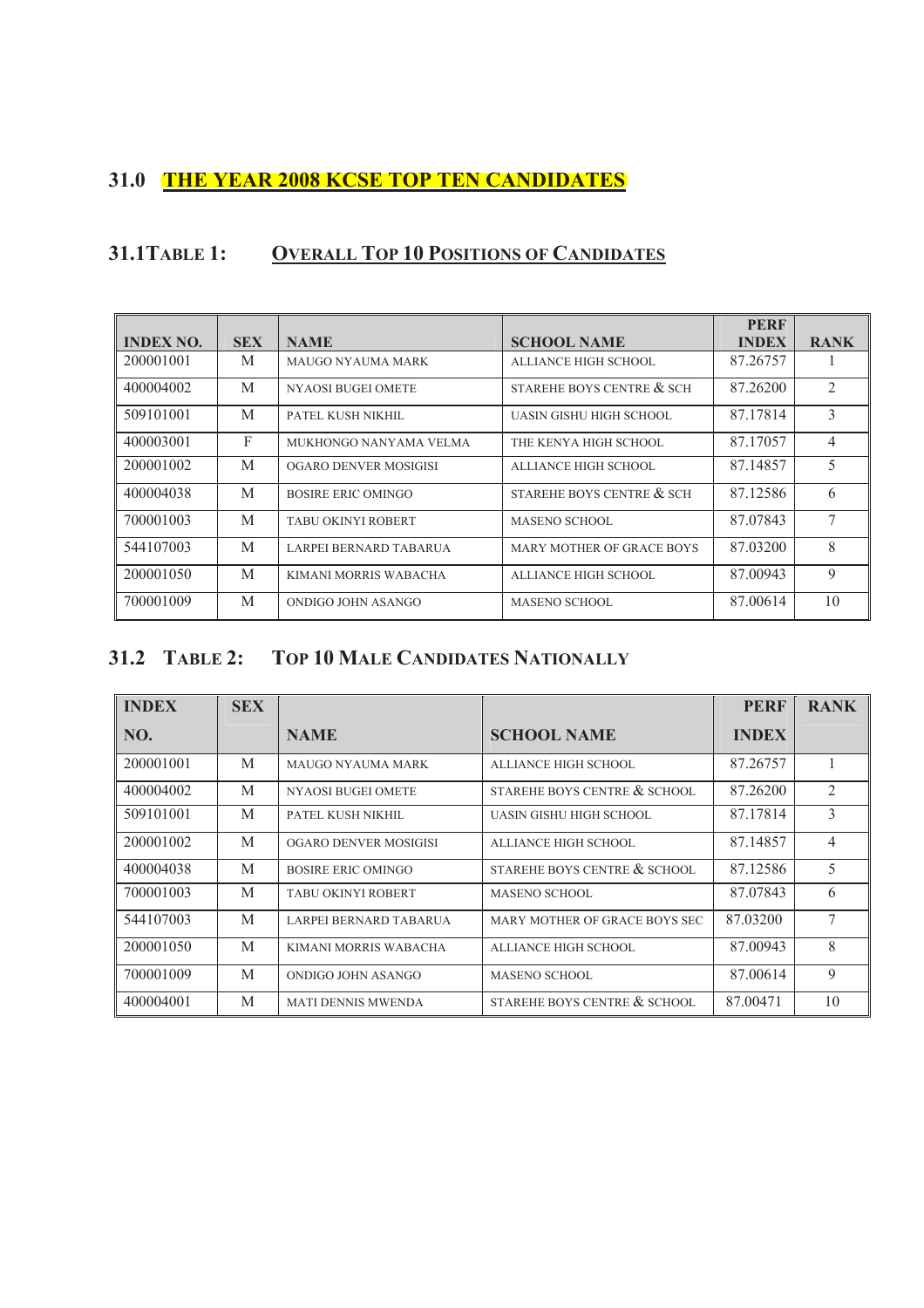## **31.3 TABLE 3: TOP 10 FEMALE CANDIDATES NATIONALLY**

| <b>INDEX</b> |              |                             |                                 | <b>PERF</b>  |             |
|--------------|--------------|-----------------------------|---------------------------------|--------------|-------------|
| NO.          | <b>SEX</b>   | <b>NAME</b>                 | <b>SCHOOL NAME</b>              | <b>INDEX</b> | <b>RANK</b> |
| 400003001    | $\mathbf{F}$ | MUKHONGO NANYAMA VELMA      | THE KENYA HIGH SCHOOL           | 87.17057     |             |
| 518208001    | $\mathbf{F}$ | <b>MANJU ROSE SEBASTIAN</b> | KAPTAGAT GIRLS HIGH SCHOOL      | 86.98271     | 2           |
| 401018027    | $\mathbf{F}$ | <b>WAMBUA NDUNGE</b>        | PRECIOUS BLOOD GIRLS SEC RIRUTA | 86.91143     | 3           |
| 400003008    | $\mathbf{F}$ | OBAYO ANTONINA ZEBBY        | THE KENYA HIGH SCHOOL           | 86.90414     | 4           |
| 400003005    | $\mathbf{F}$ | <b>MURU RUTH WANJIRU</b>    | THE KENYA HIGH SCHOOL           | 86.86514     | 5           |
| 201210002    | $\mathbf{F}$ | <b>IRUNGU WANJIRU</b>       | NYAHURURU ELITE SCHOOL          | 86.86400     | 6           |
| 323101001    | $\mathbf{F}$ | KING'OO FAITH KALEKYE       | MBOONI GIRL'S SEC SCHOOL        | 86.86100     | 7           |
| 500001010    | $\mathbf{F}$ | <b>CHEROP CHRISTINE</b>     | MOI GIRLS HIGH SCH ELDORET      | 86.85214     | 8           |
| 400003002    | $\mathbf{F}$ | OWIRA QUINN PATRICIA        | THE KENYA HIGH SCHOOL           | 86.84200     | 9           |
| 538405001    | F            | OBASI KWAMBOKA MARITHA      | MARY MOUNT SEC SCHOOL           | 86.83900     | 10          |